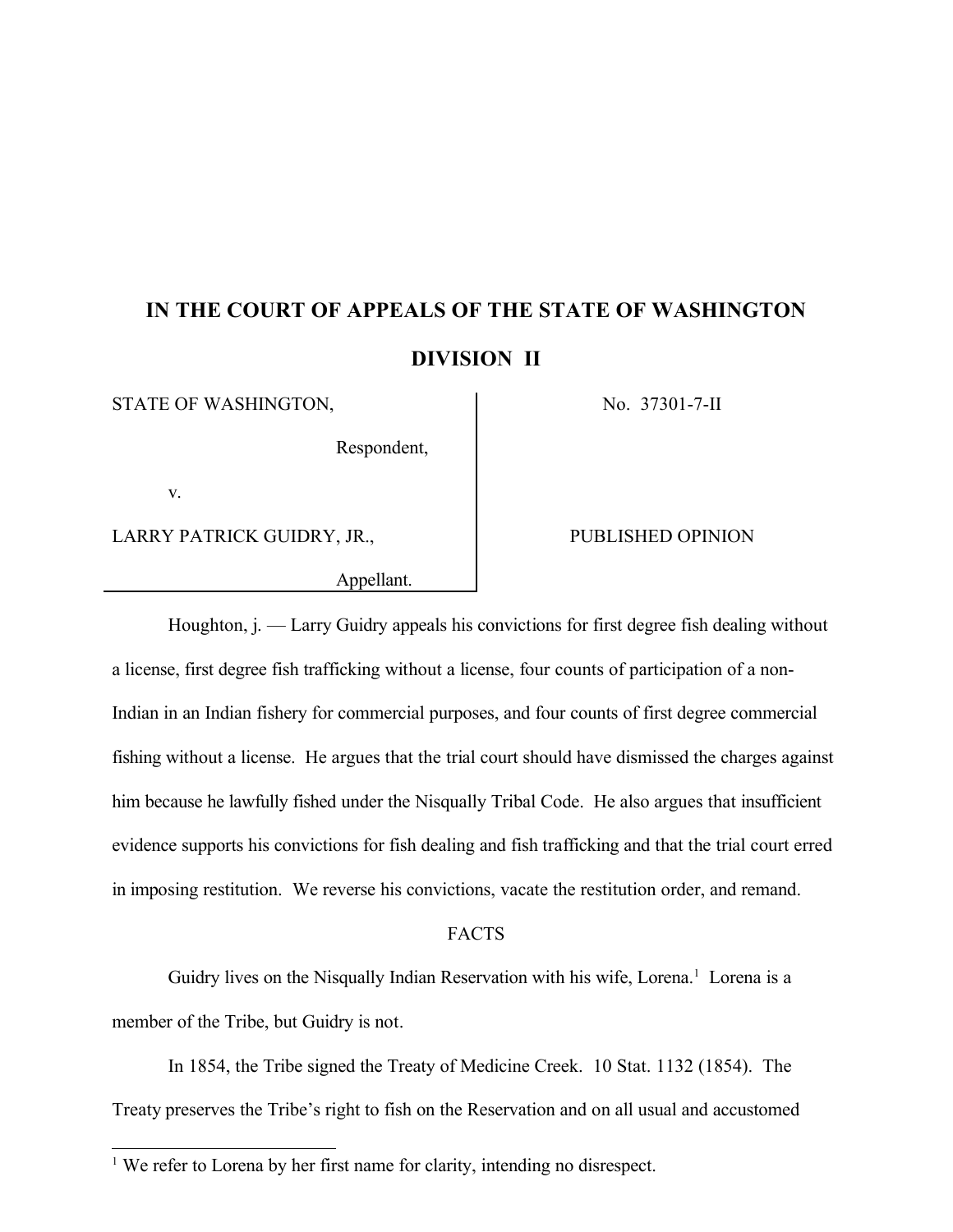places. *United States v. Washington*, 384 F. Supp. 312, 369 (W.D. Wash. 1974) (the *Boldt*  decision). The Tribe's usual and accustomed fishing places include the saltwater areas located at the mouth of the Nisqually River and the surrounding bay and the freshwater courses of the Nisqually River and its tributaries. *Boldt*, 384 F. Supp. at 369.

On January 11, 2005, Fish and Wildlife Officer Carl Klein observed Guidry and a companion outside Reservation boundaries standing with signs advertising fresh salmon for sale. They offered to sell Klein salmon and he declined. Klein then asked if either man had a State license to sell salmon and Guidry produced a spousal Treaty card.<sup>2</sup> Guidry did not have a Stateissued wholesale or commercial license and he has never possessed one.

Between December 18 and 21, 2005, wildlife officers observed Guidry fishing on the Nisqually River. On those four days, Guidry launched his boat into the Nisqually River from the Riverbend Campground using a gill net. That campground is not on Reservation land, but it is within the Tribe's usual and accustomed fishing places on the Nisqually River. On each of the four days, Guidry unloaded a commercial quantity of fish from his boat and sorted it in a commercial manner by gender. He did not have anyone on the boat with him during the four days nor did anyone help him with the boat, the nets, or loading and unloading the fish.

Guidry filled out three Treaty Indian Fish Receiving tickets<sup>3</sup> using Lorena's Treaty card. The tickets showed that on (1) December 18, he sold \$684.80 worth of chum salmon, (2)

<sup>&</sup>lt;sup>2</sup> The Tribal Code requires that tribal members and their spouses possess a Tribe-issued fishing identification card to exercise their fishing rights. Tribal Code 14.20.01(b).

<sup>&</sup>lt;sup>3</sup> A Treaty Indian Fish Receiving ticket is a receipt from the sale of salmon. Copies of tickets go to the Tribe and to the State for salmon management purposes.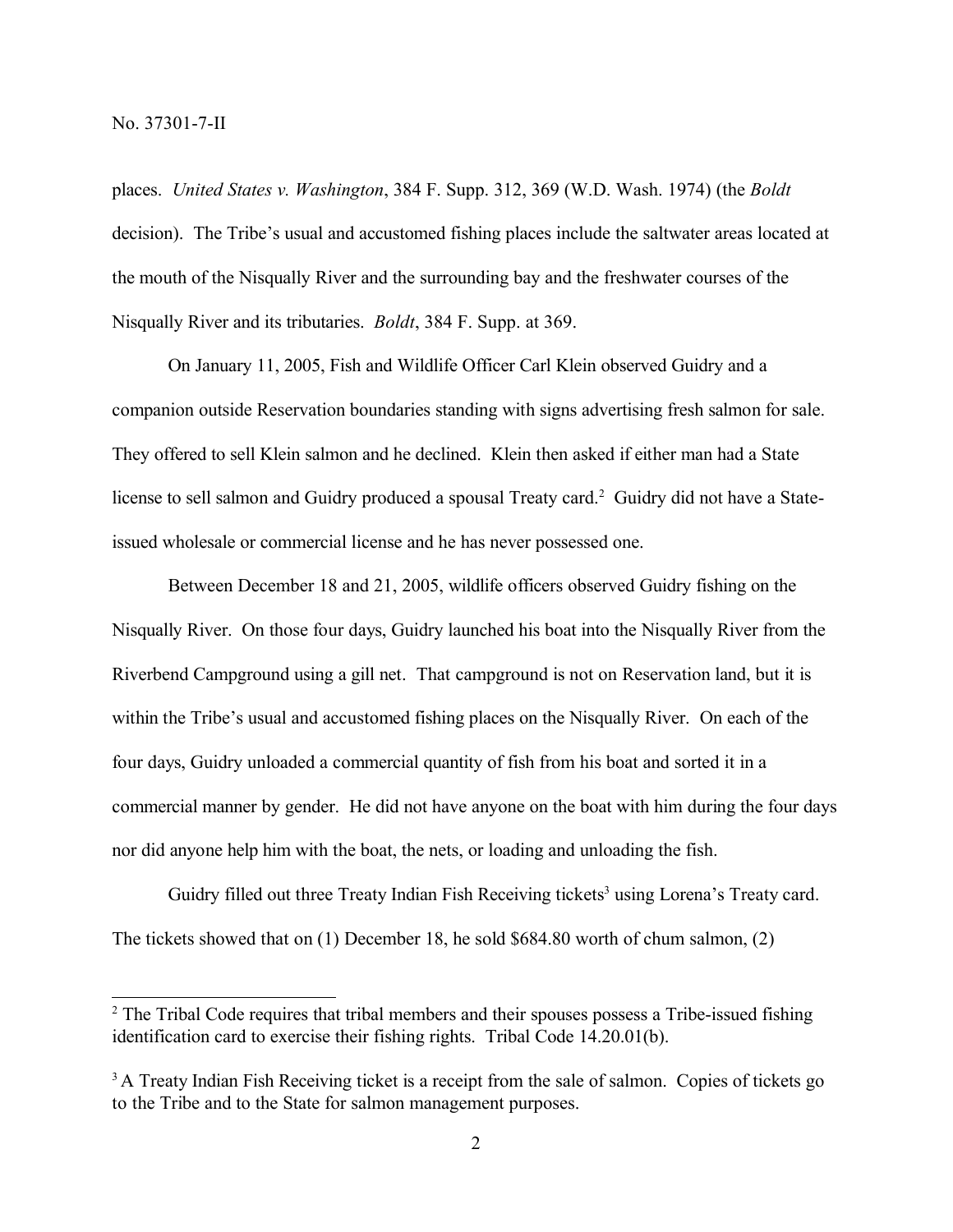December 19, he sold \$355.60 worth of chum salmon, and (3) December 20, he sold \$587.65 worth of chum salmon. The December 18 ticket indicated that he used a drift gillnet and that the catch occurred on the Reservation. The December 19 and 20 tickets indicated that he used a set gill net and that the catches occurred off the Reservation. Nothing on the tickets suggested that he had fished outside of the usual and accustomed fishing places on the Nisqually River. He signed each ticket as the fisher.

The State charged Guidry with first degree unlicensed fish dealing (count I); first degree unlawful trafficking in fish, shellfish, or wildlife (count II); four counts of participation of non-Indian in an Indian fishery for commercial purposes (counts III-VI); and four counts of first degree commercial fishing without a license (counts  $XII-X$ ).<sup>4</sup> He waived his right to a jury in favor of a bench trial.

At trial, Klein testified that a "commercial quantity" of fish caught with a gill net is six or more adult salmon. Report of Proceedings at 66, 75. He stated that he had observed Guidry unload between 50 to 100 salmon, each weighing an average of 10 pounds, on December 18. Although Klein did not know the usual sales price per pound for the fish, he stated that the fish Guidry caught on December 18 and 19 were worth more than \$250.

Guidry testified and admitted to catching and selling fish, but he said that the Tribe's spousal fishing permit allowed him to do so. He stated that his wife helped him prepare, process,

<sup>&</sup>lt;sup>4</sup> The State also charged Guidry with obstructing a law enforcement officer (count XI). When law enforcement officers attempted to arrest him on December 21, 2005, he resisted by grabbing his truck's steering wheel. The arresting officers had to forcibly remove him from his truck and handcuff him. The trial court found him guilty on this count, and he does not challenge this conviction.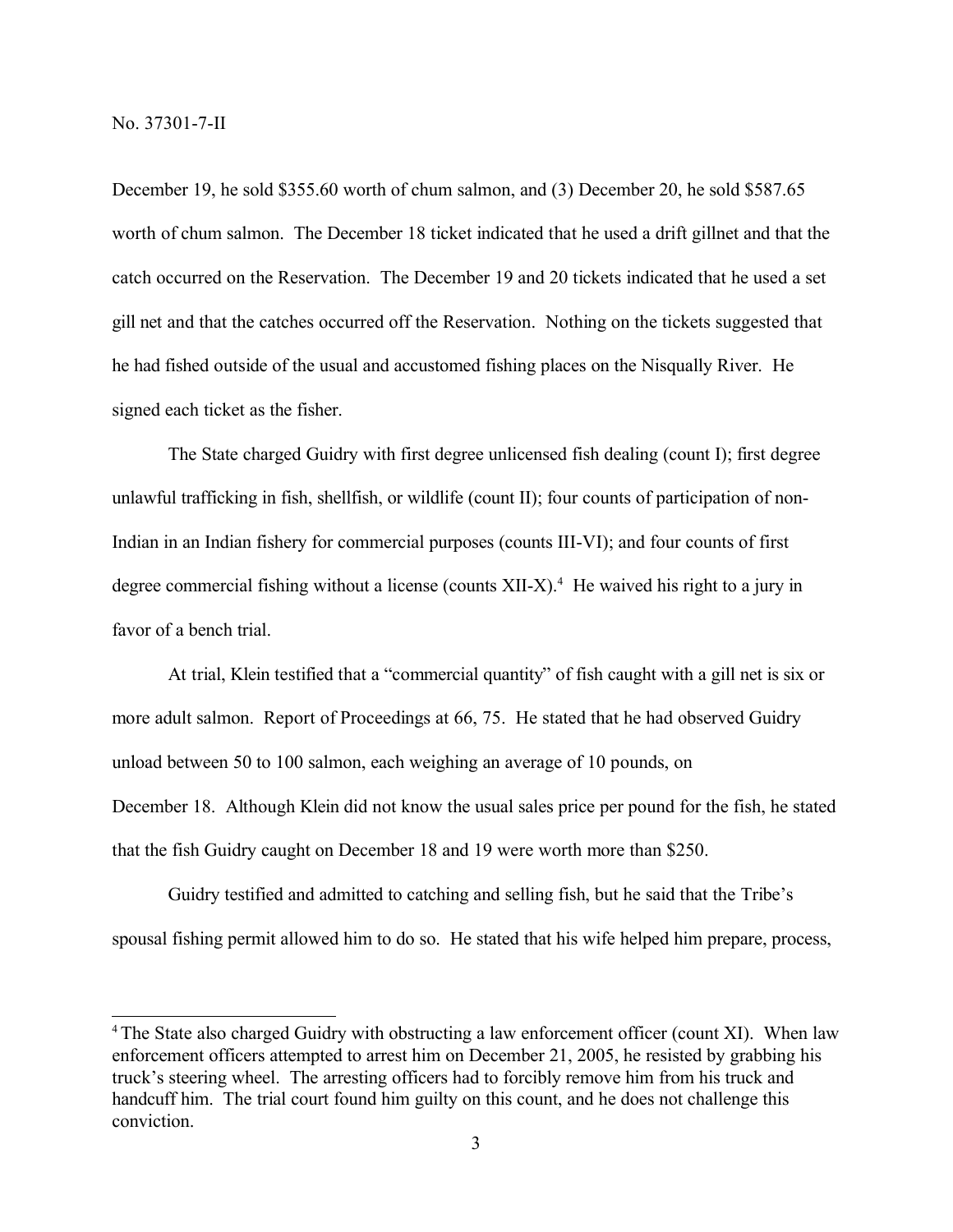and smoke the fish. She also checked on him periodically at the boat launch. Guidry used the money from the fish sales to provide for his family. He stated that he fished mostly on the Reservation and did so between December 18 and December 21, 2005. He testified that his wife was not with him when he was fishing between December 18 through December 20.<sup>5</sup>

The trial court found Guidry guilty on all counts and he appeals.

#### ANALYSIS

### Counts I and II

Guidry first contends that insufficient evidence supported his convictions for first degree fish dealing without a license (count I) and first degree unlawful trafficking in fish (count II). Both convictions relate to his January 11, 2005 conduct when he sold fish on the side of the road outside Reservation land.

Sufficient evidence supports a conviction when any rational fact finder could find the essential elements of the crime beyond a reasonable doubt when viewing the evidence in the light most favorable to the State. *State v. Thomas*, 150 Wn.2d 821, 874, 83 P.3d 970 (2004), *aff'd*, 166 Wn.2d 380, 208 P.3d 1107 (2009). An insufficiency of the evidence claim admits the truth of the State's evidence and all reasonable inferences drawn from it. *Thomas*, 150 Wn.2d at 874.

In order to convict Guidry for first degree fish dealing without a license, the State had to prove beyond a reasonable doubt that he had engaged in wholesale selling, buying, or brokering of fish without a license and that the fish were worth \$250 or more. RCW 77.15.620(3). In order to

<sup>&</sup>lt;sup>5</sup> Lorena testified that she does not go with Guidry when he fishes because fishing season occurs during cold winter months and the boat is too small for both of them. She also said she stayed on Reservation land on December 20 and 21, 2005, but she did not on December 18 and 19, 2005.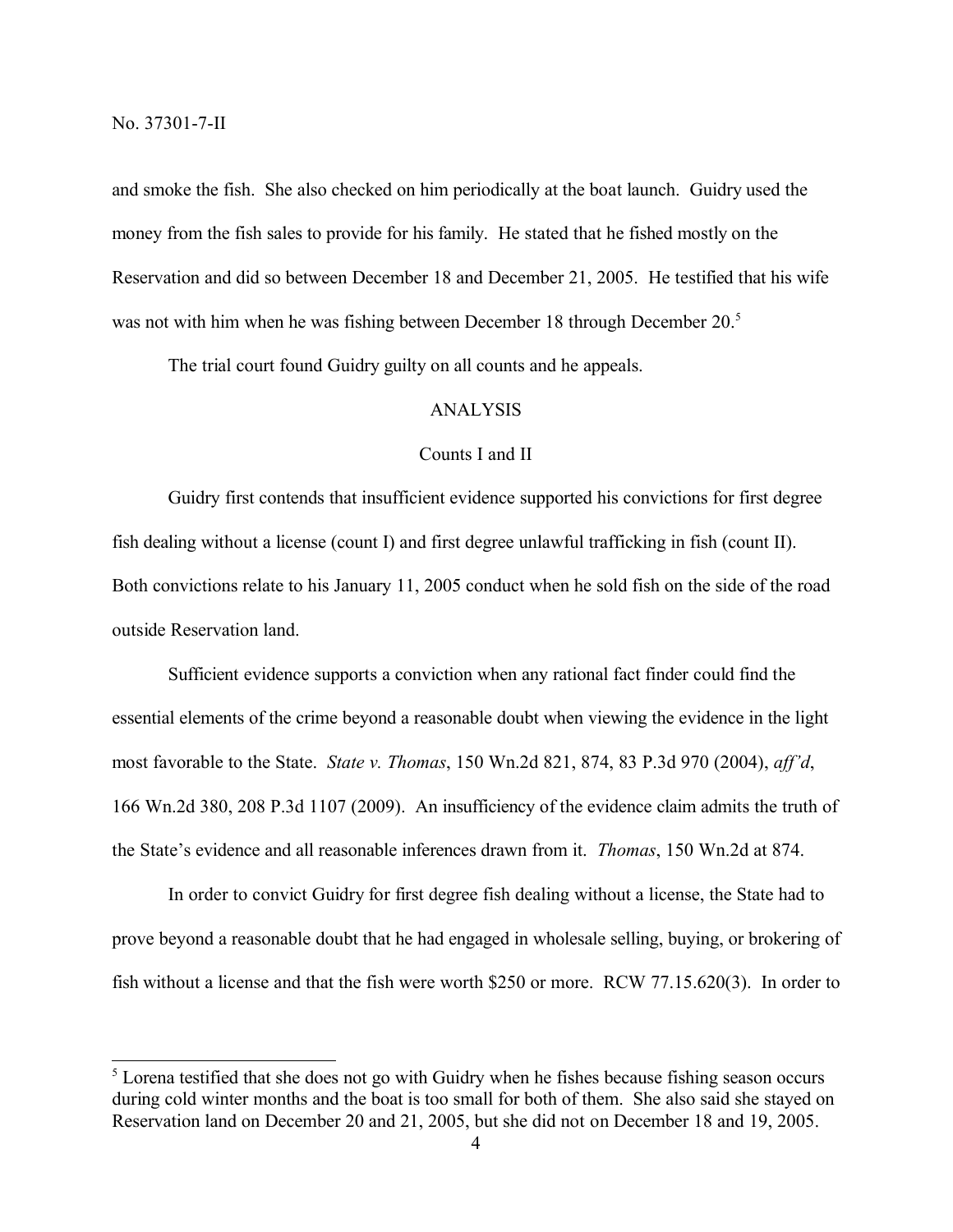convict Guidry of first degree trafficking in fish, the State had to prove, among other elements, that the fish were worth \$250 or more. RCW 77.15.260(2).

At trial, the State established that Klein had observed Guidry and a companion on the side of a road with a sign advertising fish for sale and that Guidry had asked Klein if he would like to buy any salmon. The State produced no evidence as to the value of the fish, and it failed to sufficiently establish all the essential elements to convict Guidry on counts I and II. Thus, we reverse and remand with instructions to dismiss counts I and II with prejudice.<sup>6</sup> See State v. *Stanton*, 68 Wn. App. 855, 867, 845 P.2d 1365 (1993) (insufficient evidence as a matter of law requires dismissal with prejudice).

## Counts III - X

Guidry next contends that counts III through X should be dismissed because he lawfully fished under Tribal Code 14.20.01; RCW 77.15.570 unlawfully curtails his rights under the Tribal Code; and the State did not establish beyond a reasonable doubt that from December 18 through December 21, 2005, he fished outside the Tribe's usual and accustomed places on the river.<sup>7</sup> The State counters that Guidry was not lawfully fishing under the Tribal Code because his member spouse was not present at the fishing site with him and federal court decisions and Tribal regulations do not allow a non-member to exercise a tribal member's treaty rights.

The Tribal Code and Washington law contain conflicting language. Under the Tribal

<sup>6</sup> Guidry also contends that his count I and II convictions violate double jeopardy. Because we reverse these convictions for insufficient evidence, we do not address this issue.

<sup>7</sup> The Tribe filed a amicus curiae brief, which states that Guidry lawfully fished between December 18 and December 21, 2005.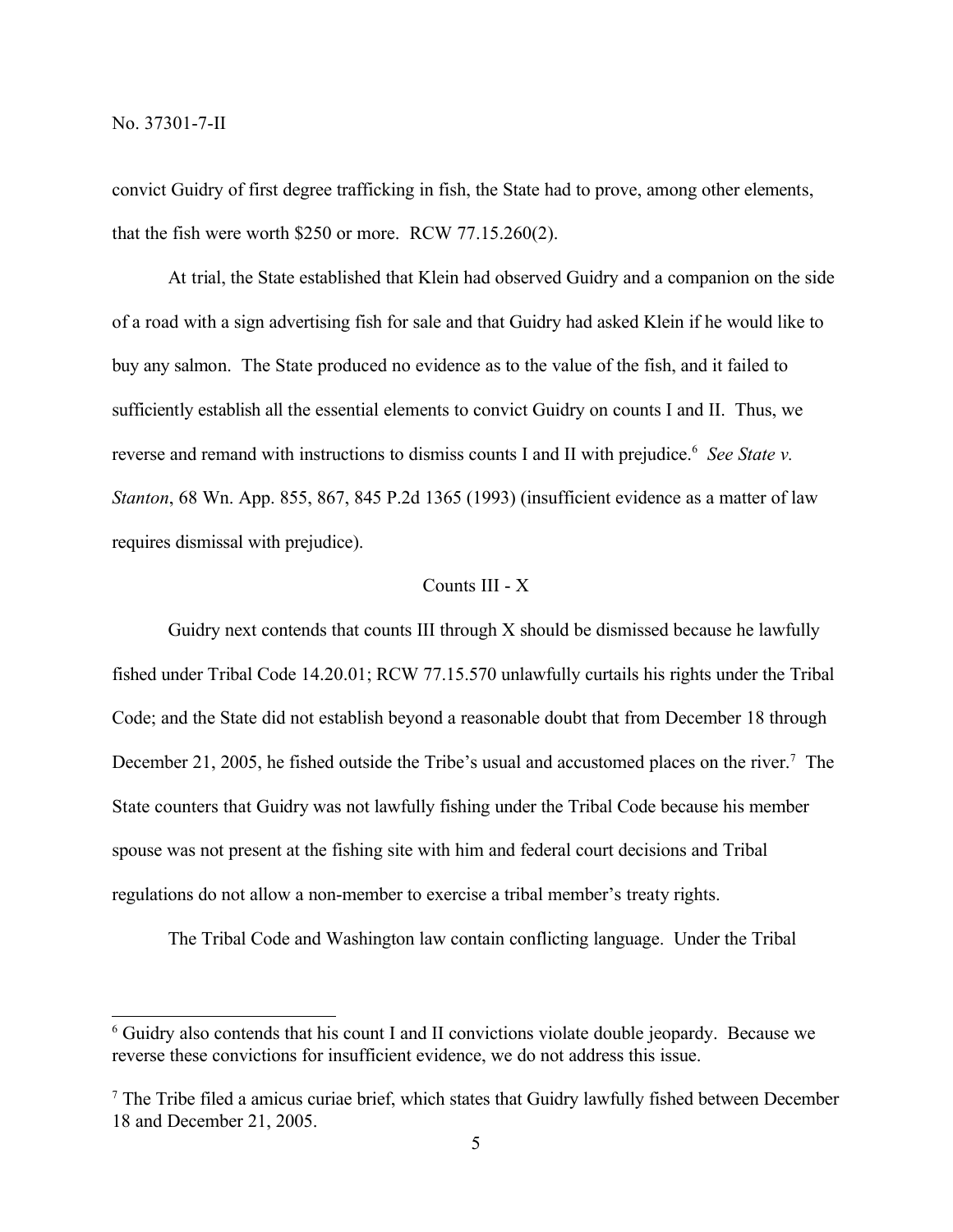Code, the Tribe's right to fish in its usual and accustomed fishing places on the Nisqually River may be exercised by "enrolled members or their authorized assistants" as established under Tribal Code 14.20.01; *Boldt*, 384 F. Supp. at 412. The Tribal Code allows a non-member spouse to fish on behalf of the member without that member present in the boat while in usual and accustomed places on the Nisqually River.<sup>8</sup> Tribal Code  $14.20.01(d)(i)(A)$ . The Tribal Code further provides that a non-member spouse may assist an enrolled member on Reservation fishing sites or within the Tribe's usual and accustomed off-Reservation fishing sites, including the Nisqually River. Tribal Code  $14.20.01(c)$ -(d). The Tribal Code defines "exercise or assist in the exercise of any fishing right" as

to handle or operate any boat or other vessel used in fishing, to handle or operate any net, device used in the operation of any net, or any other gear used in fishing; or to use a treaty fisherman or other Indian identification card in fishing or in the sale, trading or peddling of fish.

Tribal Code 14.19.03(a).

Neither party disputes that between December 18 and December 21, 2005, Guidry confined his fishing to the Reservation and/or usual and accustomed places on the Nisqually River. On these days, he fished without his tribal member spouse on the boat or at the fishing site. He assisted his tribal member spouse to exercise her fishing rights by operating a boat and nets for fishing purposes in her absence. He also possessed a fishing identification spouse card as the Tribal Code required. Tribal Code 14.21.01(b). Thus, he lawfully fished under the Tribal Code's broad definition of "assist."

<sup>&</sup>lt;sup>8</sup> But both the non-member spouse and the member must be present on the boat in any other usual and accustomed fishing places. Tribal Code  $14.20.01(d)(i)(B)$ .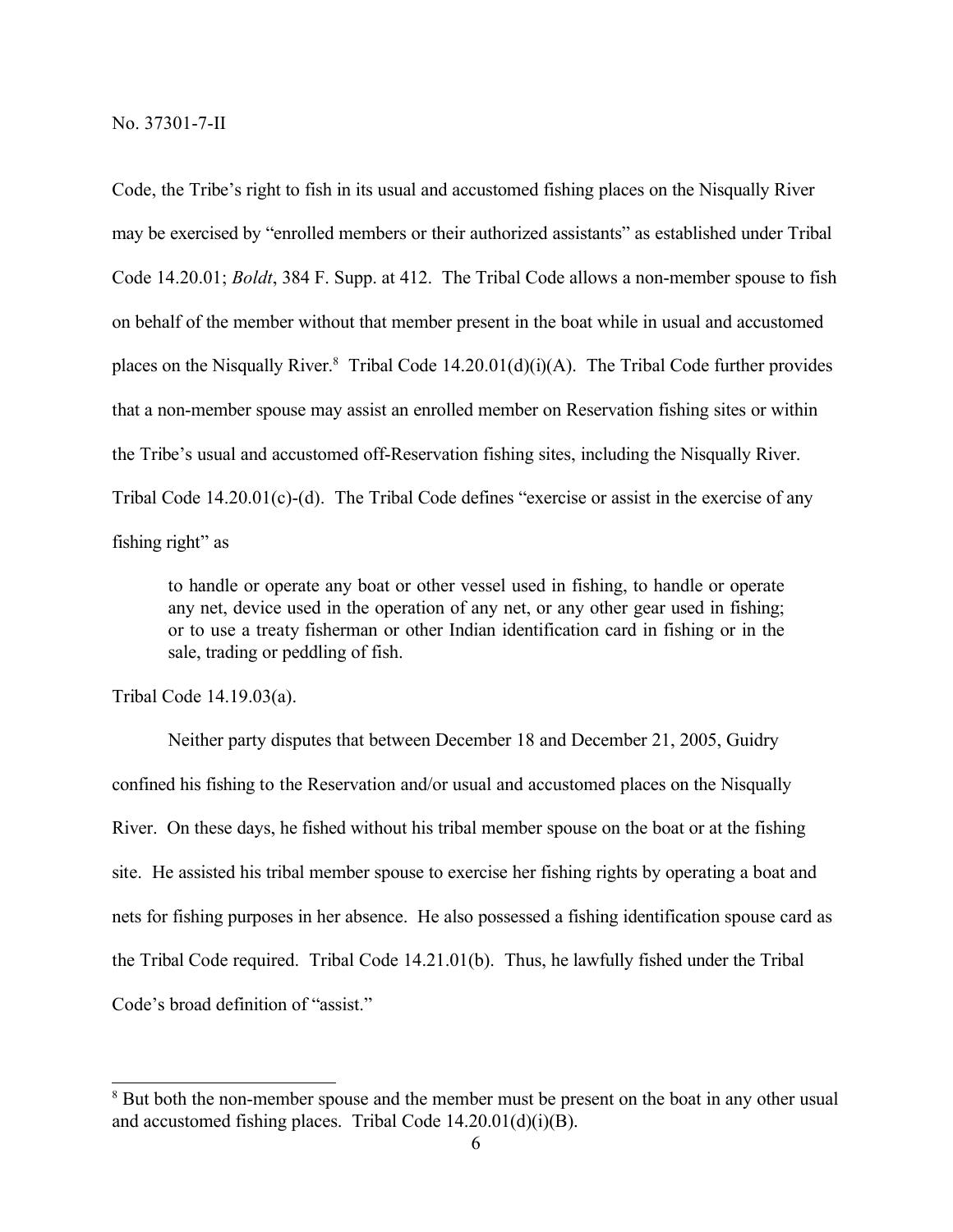Under RCW 77.15.570, however, spouses of a "treaty Indian fisherman may assist the fisherman in exercising treaty Indian fishing rights when the treaty Indian fisherman is *present at the fishing site*." RCW 77.15.570(3)(a) (emphasis added). The State asserts that we must apply RCW 77.15.570(3)(a) and not the Tribal Code. To support its argument, the State relies in part on *State v. Price*, 87 Wn. App. 424, 942 P.2d 377 (1997), and urges us to follow it.

In *Price*, the trial court found a non-member spouse of a Yakama Indian Nation (Yakama) member guilty of participating in fishing by a non-Indian in an Indian fishery. 87 Wn. App. at 425- 26. *Price* did not, however, involve a conflict between RCW 77.15.570 and the Yakama Tribal Code because the code itself prohibited non-members from operating or assisting members. 87 Wn. App. at 431-32. Additionally, the Chair of the Yakama Tribal Council Fish Committee explained that the Yakama do not authorize tribal fishing in the northern Puget Sound where Price fished. *Price*, 87 Wn. App. 431-32. Here, in contrast, the Tribal Code allows fishing by nonmember spouses in certain circumstances. And the Tribe asserts that Guidry lawfully fished under its Tribal Code. Thus, *Price* does not apply here.

Next, we must decide whether RCW 77.15.570's requirement that Guidry's tribal member spouse be present at the fishing site is proper under *Boldt*. *Boldt* unequivocally states, "A treaty right fisherman may also be assisted by his or her spouse (whether or not possessing individual treaty rights), forebears, children, grandchildren and siblings." 384 F. Supp. at 412. *Boldt* also provides that the State cannot deny or qualify treaty fishing rights except when reasonable and necessary for conservation. 384 F. Supp. at 333, 342. In order to show that a State regulation is a lawful exercise of the State's power, *Boldt* notes that

[e]very regulation of treaty right fishing must be strictly limited to specific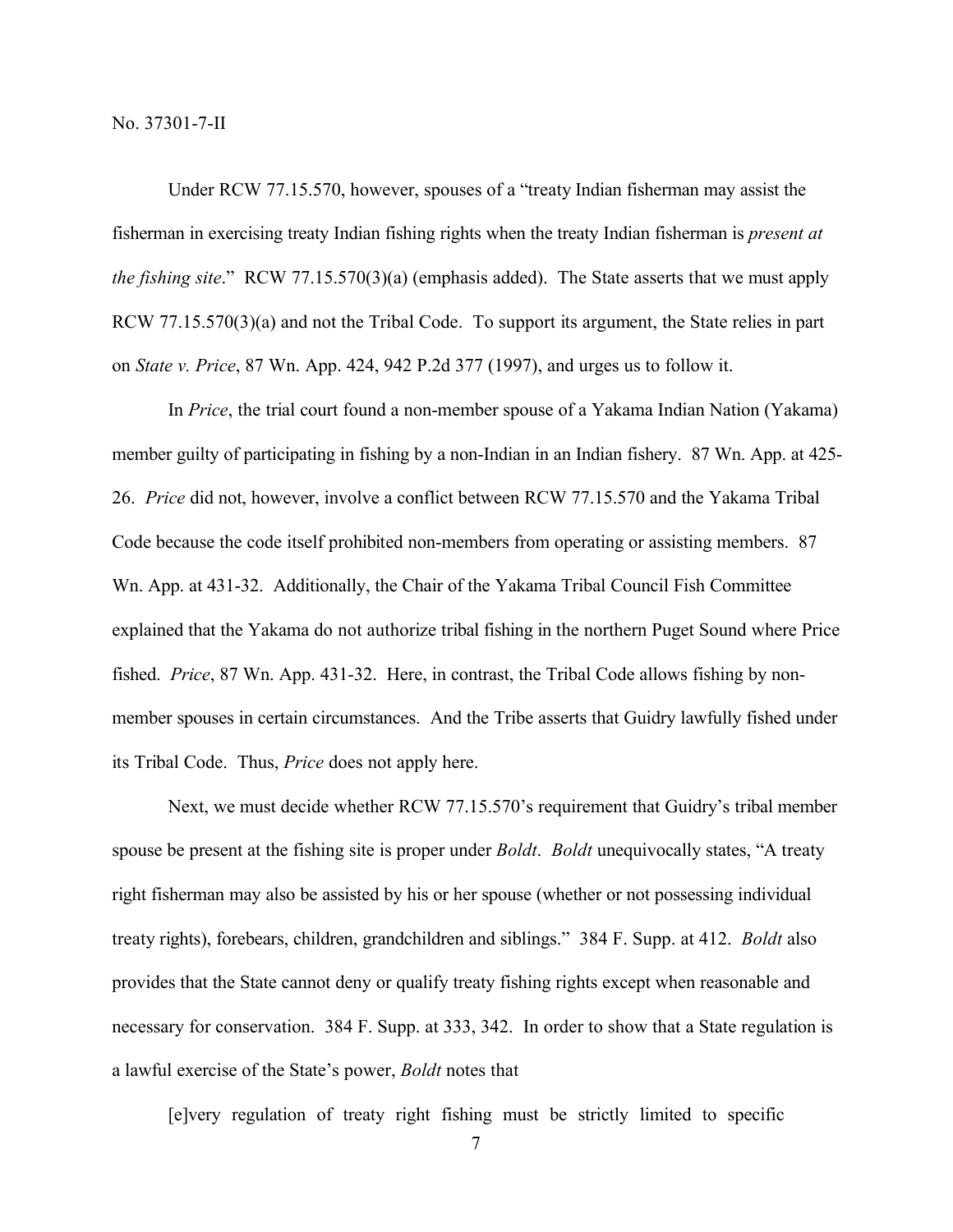measures which before becoming effective have been established by the state, either to the satisfaction of all affected tribes or upon hearing by or under direction of this court, to be reasonable and necessary to prevent demonstrable harm to the actual conservation of fish.

384 F. Supp. at 342.

Thus, we hold that if a non-member spouse assists the member spouse to fish on the Reservation or at the Tribe's usual and accustomed fishing places in a manner approved in the Tribal Code, the State cannot impose different conditions unless reasonable and necessary for the conservation of the resource. The State has not shown that it is reasonable and necessary here.

State regulations cannot discriminate against Indian fishers. *Boldt*, 384 F. Supp. at 333. Not allowing Guidry to fish as he did here denies his tribal member spouse's rights. Moreover, because an Indian exercising treaty fishing rights is not required to possess a commercial fishing license, the State cannot require that a non-member spouse possess one when assisting the member spouse. *See Boldt*, 384 F. Supp. at 358 (treaty Indians are not required to purchase a license or pay a landing tax); *State v. Petit*, 88 Wn.2d 267, 558 P.2d 796 (1977) (implies that lawful Indian fishing on usual and accustomed fishing places exculpates charge for commercial gillnetting without a license).<sup>9</sup>

Because Guidry lawfully fished under these facts, we reverse his convictions for counts III

<sup>&</sup>lt;sup>9</sup> The dissent disagrees with our reasoning here and asserts that our reliance on cases dealing only with Indians is in error. This goes to the heart of our disagreement. In the unique situation where a non-tribal member spouse assists the tribal member spouse to exercise his/her treaty fishing rights, all protections afforded under *Boldt* must necessarily extend to the assisting non-member spouse. To hold otherwise would effectively limit the tribal member's unequivocal fishing rights under *Boldt*.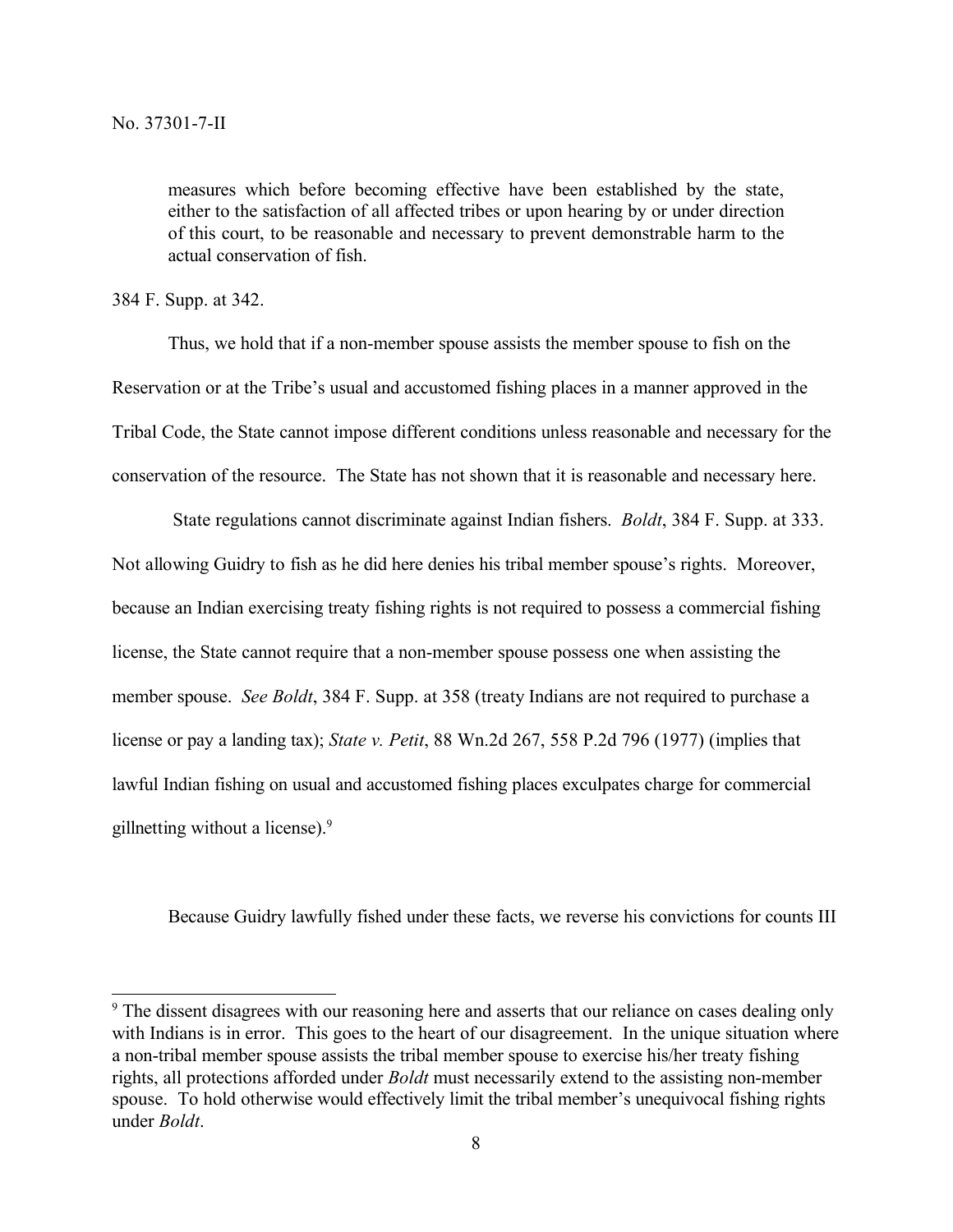through X. He also contends that the trial court erred in entering a \$10,000 restitution order. Because we reverse his convictions, we vacate the restitution order.

To summarize, we reverse all of Guidry's convictions, vacate the restitution order, and remand.

Houghton, J.

**\_\_\_\_\_\_\_\_\_\_\_\_\_\_\_\_\_\_\_\_\_\_\_\_\_\_\_\_\_\_**

I concur:

Van Deren, C.J.

 $\mathcal{L}_\text{max}$  , where  $\mathcal{L}_\text{max}$  and  $\mathcal{L}_\text{max}$  and  $\mathcal{L}_\text{max}$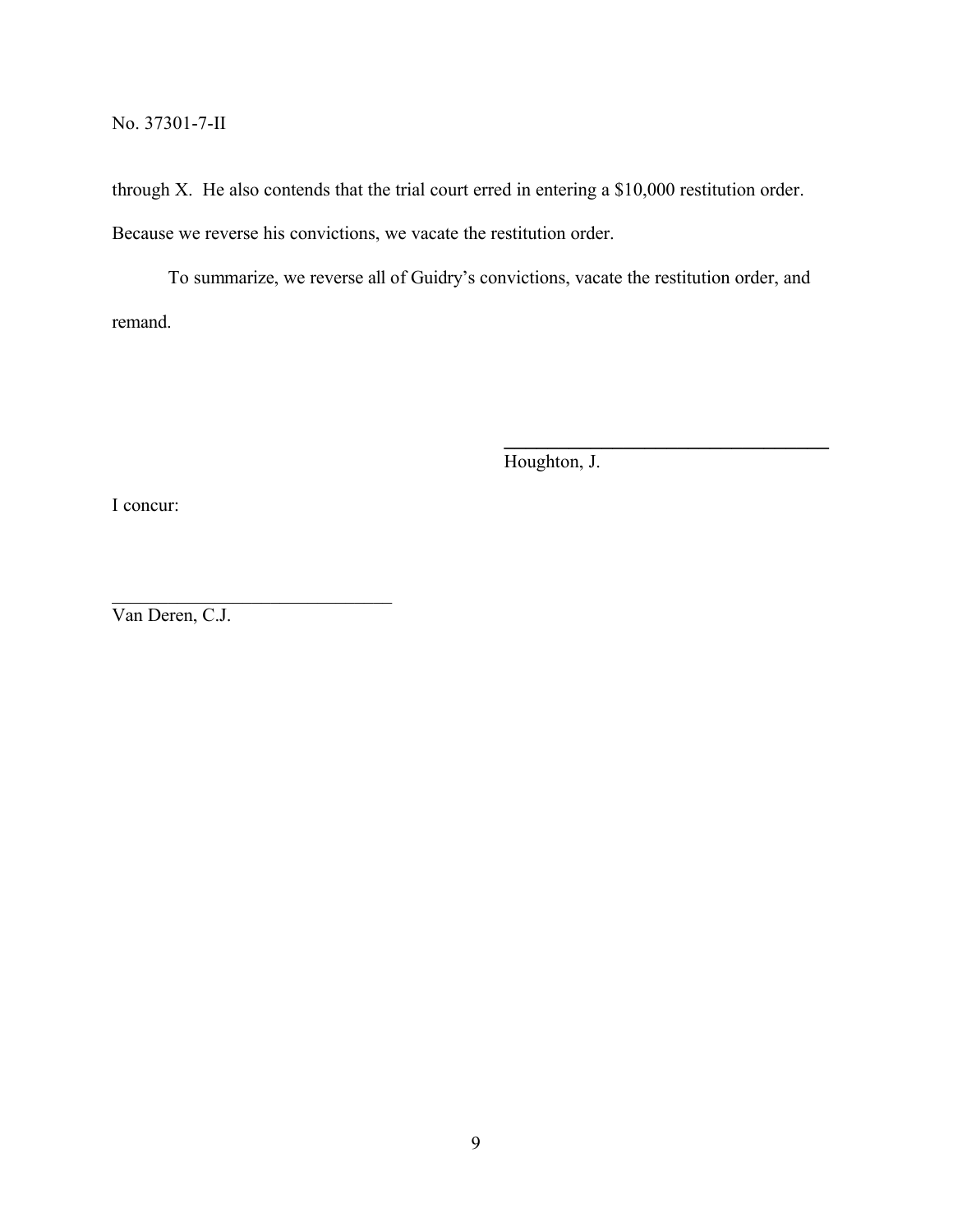Bridgewater, J. (concurring in part, dissenting in part) — I concur with the majority with regard to counts I and II; the State did not provide sufficient evidence as to the value of the fish Guidry was selling on January 11, 2005, thus those counts should be dismissed. But, the majority holds that Guidry lawfully fished on December 18-21, 2005, and therefore his convictions should be reversed. I respectfully dissent and would affirm Guidry's convictions on counts III through X.

I would emphasize certain facts that support his conviction:

(1) Guidry is not a tribal member, thus it is his status, not his spouse's, whose rights we determine;

(2) Where Guidry launched his boat and fished was not on the Nisqually Indian Reservation, but was on the Nisqually Tribe's usual and accustomed fishing places;

(3) Guidry's spouse did not accompany him on his boat, nor was she at the location to assist him in landing or transferring or sorting the fish.

This case involves a jurisdictional challenge. Guidry asserts that under the Nisqually Tribal Code (NTC) he was fishing lawfully and that the State of Washington did not have jurisdiction of him even though he was a non-Indian who fished off reservation. I disagree.

The State of Washington usually retains civil and criminal jurisdiction over all non-Indians, whether or not in "Indian country."<sup>10</sup> In matters of tribal fishing and hunting rights, the State cannot enforce its fishing laws against Indians or non-Indians on the tribe's reservation. *New*

<sup>&</sup>lt;sup>10</sup> "Indian country" includes "all land within the limits of any Indian reservation under the jurisdiction of the United States Government." 18 U.S.C. § 1151.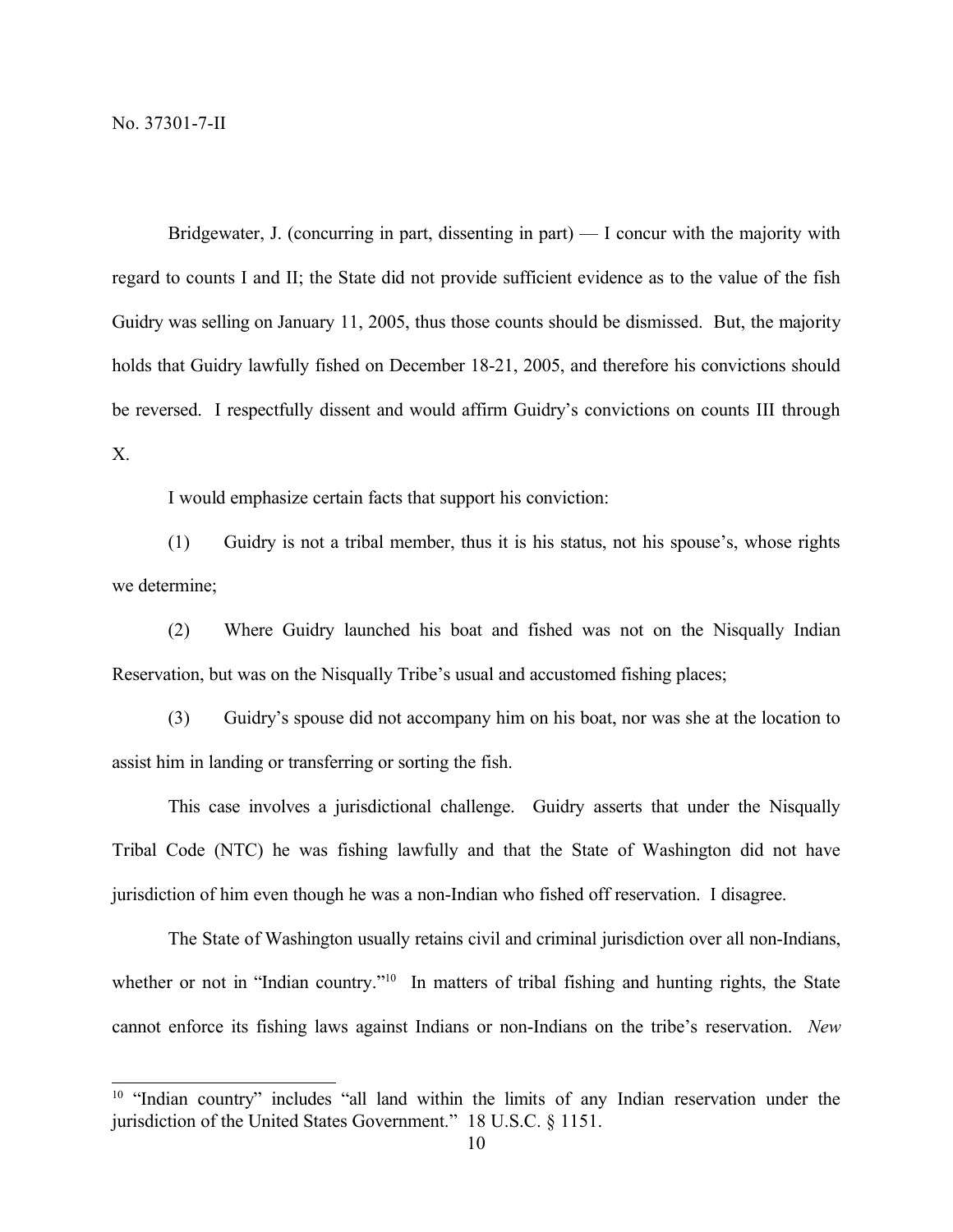*Mexico v. Mescalero Apache Tribe*, 462 U.S. 324, 343-44, 103 S. Ct. 2378, 76 L. Ed. 2d 611 (1983); *see also Wagnon v. Prairie Band Potawatomi Nation*, 546 U.S. 95, 118 n.2, 126 S. Ct. 676, 163 L. Ed. 2d 429 (2005). But a tribe may not exercise jurisdiction over non-Indian participation in its treaty fishery on non-reservation lands. *Montana v. United States*, 450 U.S. 544, 566, 101 S. Ct. 1245, 67 L. Ed. 2d 493 (1981) (Tribe may not regulate non-Indian hunting and fishing on land owned in fee by non-Indians within reservation). Instead, the states regulate non-Indian fishing rights off reservation. *Antoine v. Washington*, 420 U.S. 194, 206, 95 S. Ct. 944, 43 L. Ed. 2d 129 (1975) ("Non-Indians are, of course, not beneficiaries of the preserved rights [to hunt and fish on ceded land] and the State remains wholly free to prohibit or regulate non-Indian hunting and fishing"); *Puyallup Tribe v. Dep't of Game*, 391 U.S. 392, 398, 88 S. Ct. 1725, 20 L. Ed. 2d 689 (1968) (Treaty tribes share the right to fish at usual and accustomed places with non-Indians, whose conduct the State "[c]ertainly" could regulate); *Sohappy v. Smith*, 302 F. Supp. 899, 908 (D. Or. 1969) ("The state may regulate fishing by non-Indians to achieve a wide variety of management or 'conservation' objectives. Its selection of regulations . . . is limited only by its own organic law and the standards of reasonableness required by the

Fourteenth Amendment").

Despite his marriage, Guidry remains a Washington State resident who fished off reservation. While Guidry fished on the tribe's usual and accustomed places, that is not reservation land. The State therefore had jurisdiction over him and could regulate his fishing activities. The majority is correct that Guidry asserts that the NTC provision permits him to fish in the Nisqually River without the presence of his spouse. But, I would not look to any provision

11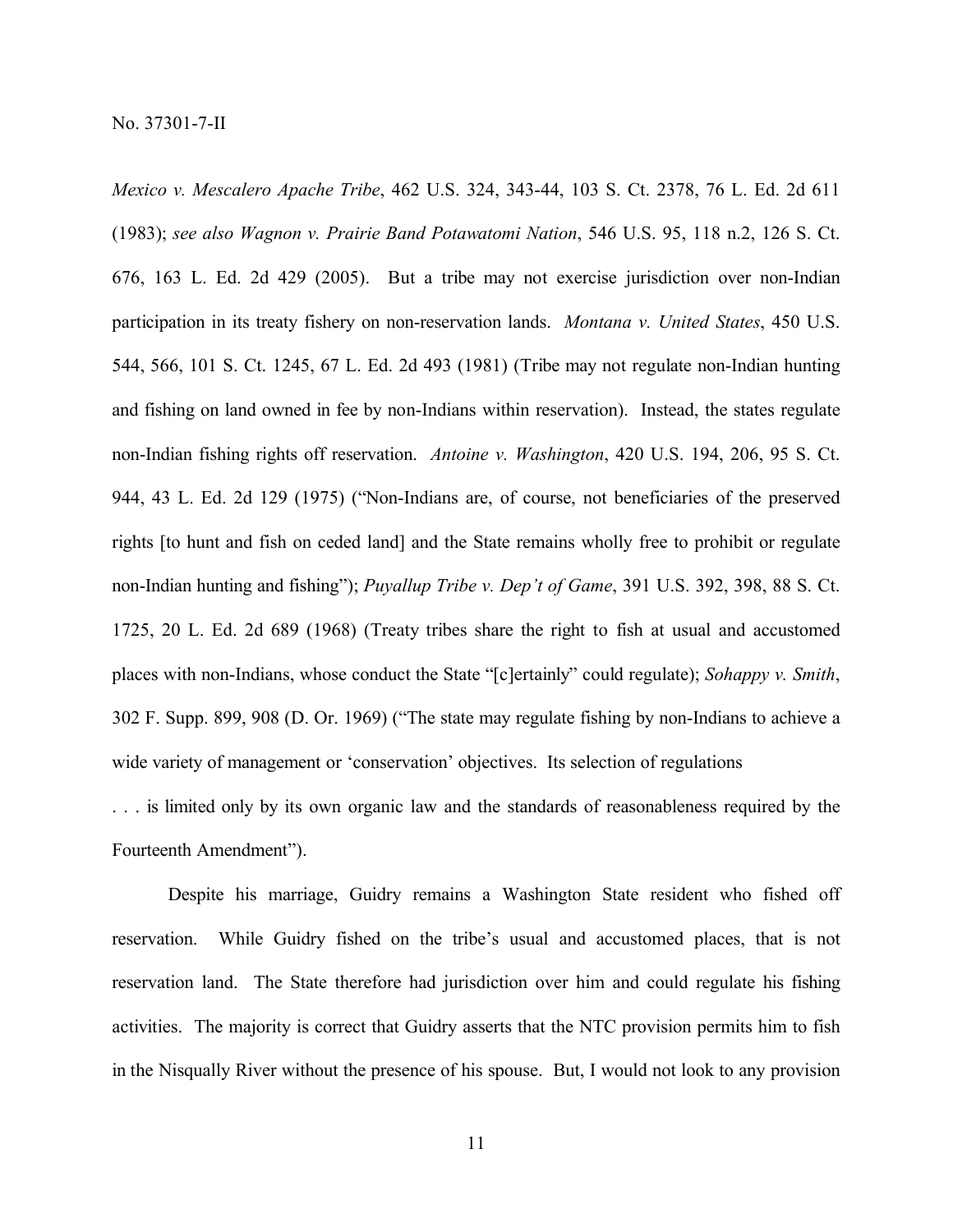of the NTC for control of Guidry's actions. The State of Washington had jurisdiction over

Guidry, it is under state law that we must evaluate his actions.

RCW 77.15.570 forbids participation by a non-Indian in Indian fisheries. It states in relevant part:

(1) Except as provided in subsection (3) of this section, it is unlawful for a person who is not a treaty Indian fisherman to participate in the taking of fish or shellfish in a treaty Indian fishery, or to be on board a vessel, or associated equipment, operating in a treaty Indian fishery. . . .

(2) A person who violates subsection (1) of this section with the intent of acting for commercial purposes, including any sale of catch, control of catch, profit from catch, or payment for fishing assistance, is guilty of a class C felony.

. . .

(3)(a) The spouse, forebears, siblings, children, and grandchildren of a treaty Indian fisherman may assist the fisherman in exercising treaty Indian fishing rights when the treaty Indian fisherman is present at the fishing site.

RCW  $77.15.570(1)$ -(3)(a). "To participate" means

an effort to operate a vessel or fishing equipment, provide immediate supervision in the operation of a vessel or fishing equipment, or otherwise assist in the fishing operation, to claim possession of a share of the catch, or to represent that the catch was lawfully taken in an Indian fishery.

RCW 77.15.570(4)(c).

Guidry takes an absurd stance that a spouse can "assist" under this statute by staying home if she gave her permission to fish. A spouse may assist a treaty fisherman if the treaty fisherman is present at the fishing site. RCW 77.15.570(3)(a). Chapter 77.15 RCW does not define "assist" or "fishing site." This court reviews issues of statutory interpretation de novo. *State v. Alvarado*, 164 Wn.2d 556, 561, 192 P.3d 345 (2008). If the plain language is subject to only one interpretation, this court's inquiry ends because plain language does not require construction. *State v. Armendariz,* 160 Wn.2d 106, 110, 156 P.3d 201 (2007). Absent ambiguity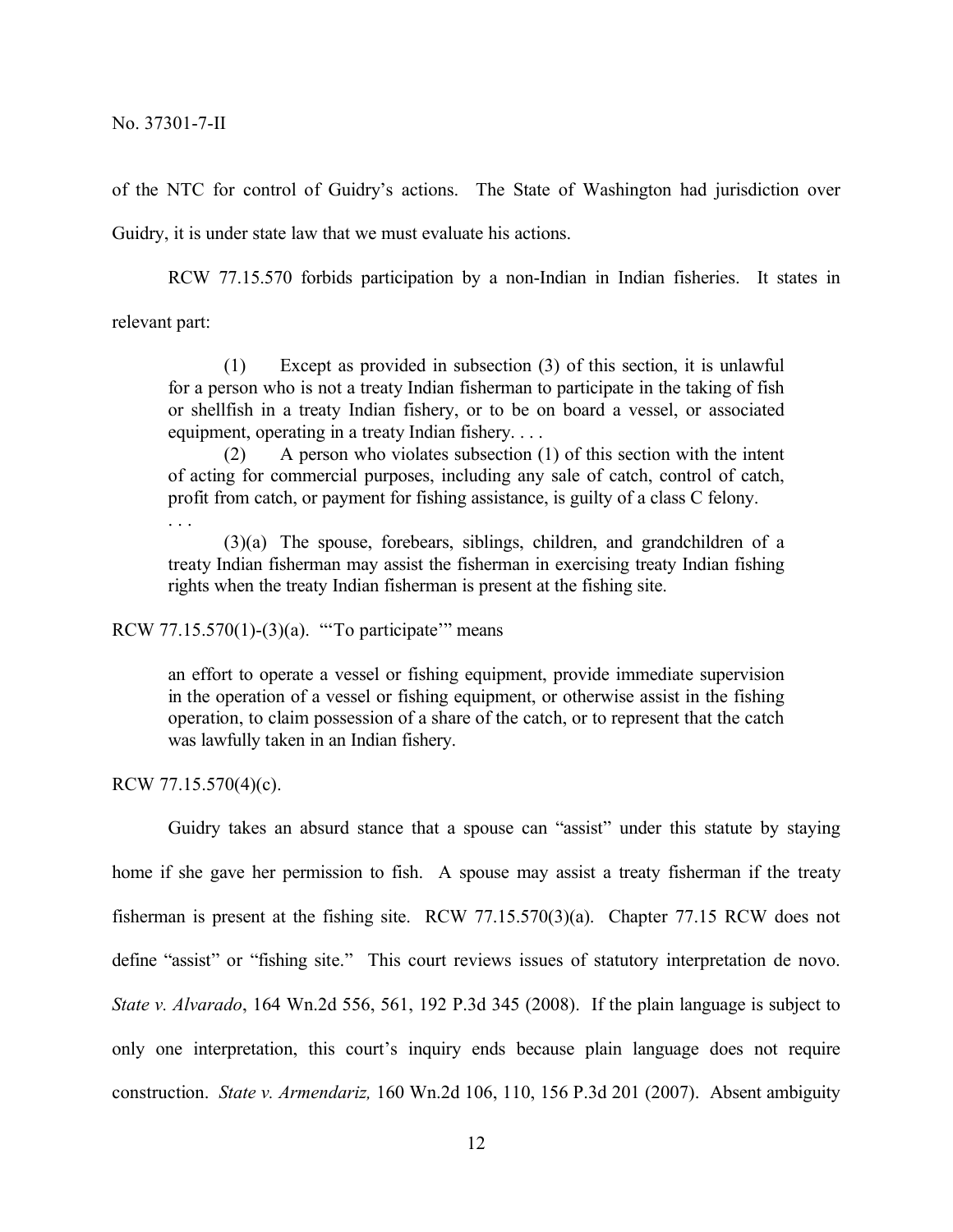or a statutory definition, this court gives the words in a statute their common and ordinary meaning. *Garrison v. Wash. State Nursing Bd.*, 87 Wn.2d 195, 196, 550 P.2d 7 (1976). To determine the plain meaning of an undefined term, this court may look to the dictionary. *Garrison*, 87 Wn.2d at 196.

"Assist" means "to give support or aid **:** HELP . . . *to be present* as a spectator . . . to give support or aid to esp. in some undertaking or effort . . . to perform some service for . . . to *take one's place with* **:** *JOIN*, ATTEND." Webster's Third New International Dictionary 132 (2002) (emphasis added). With terms like "present," "take one's place with," and "JOIN," a physical presence at the event, rather than moral or emotional support, is required.

A "fishing site" is also not so expansive as to include support given from home as Guidry contends. Br. of Appellant at 18. Under former RCW 77.08.010(46) (2008), a person fishes if he or she undertakes "an effort to kill, injure, harass, or catch a fish or shellfish." A "site" is ".the scene of an action . . . or specified activity." Webster's, *supra*, at 2128. A fishing site is therefore the physical location where a person undertakes an effort to kill, injure, harass, or catch fish or shellfish. This can include the boat launch at the campground or the boat itself. This definition of "assist" and the requirement of physical presence at the actual location is also consistent with a Division One opinion interpreting the same statutory provision.

In *State v. Price*, 87 Wn. App. 424, 431, 942 P.2d 377 (1997), *review denied*, 137 Wn.2d 1004 (1999), Division One of this court considered whether former RCW 75.12.320 (1984)<sup>11</sup>, recodified as RCW 77.15.570, Laws of 1998, ch. 190, § 125, required the physical presence of

<sup>&</sup>lt;sup>11</sup> Former RCW 75.12.320(1) and (2)(a) mirror the language of RCW 77.15.570(1) and (3)(a).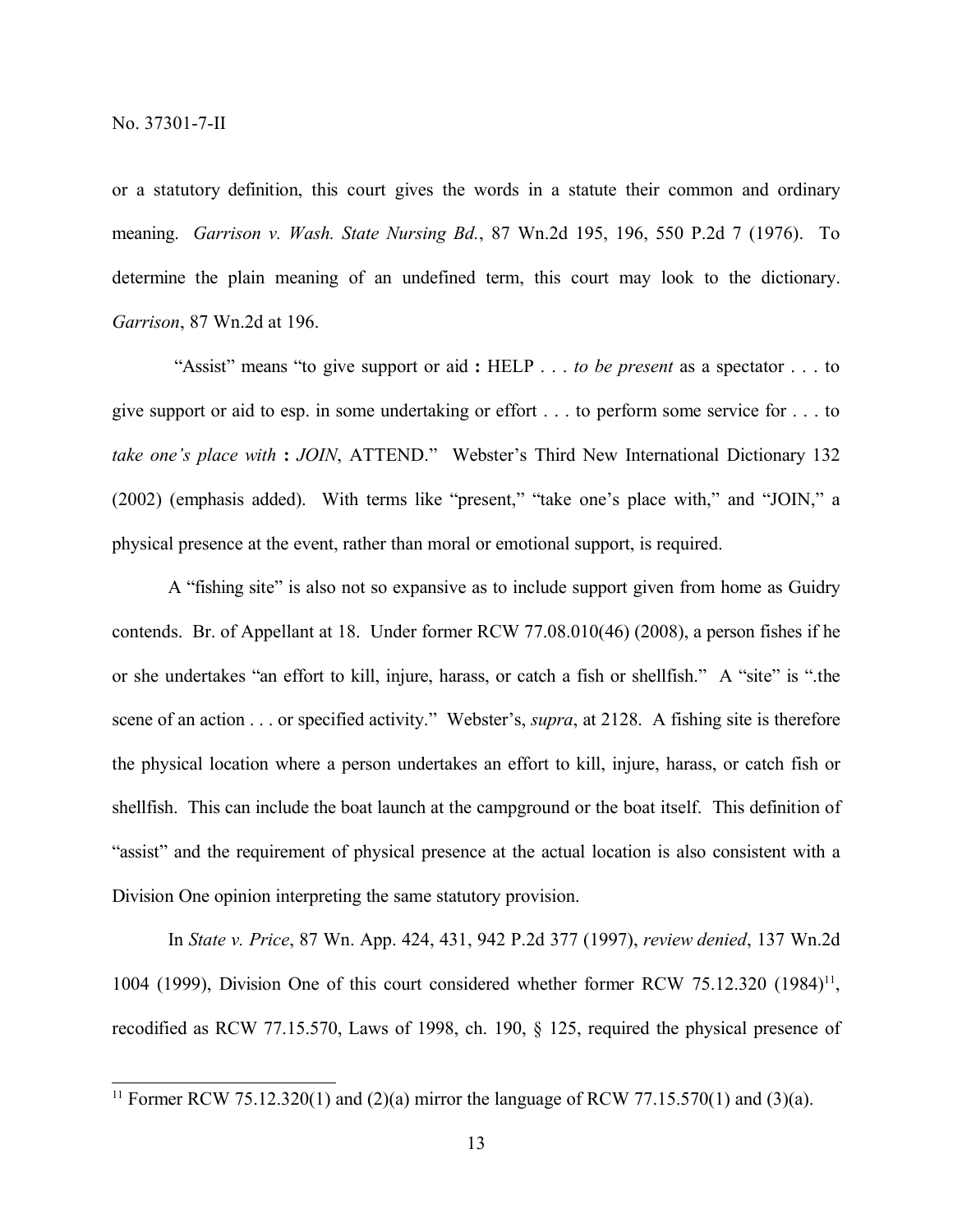the person assisted by or assisting a tribal fisherman in the exercise of his or her treaty rights. In *Price*, the defendant was a non-Indian married to a member of the Yakama Indian Nation. *Price*, 87 Wn. App. at 425. The State charged him with three counts of unlawful participation in fishing by a non-Indian in a treaty Indian fishery. *Price*, 87 Wn. App. at 425-26. He argued, in part, that he was assisting his wife in exercising her treaty fishing rights even though she was not present at the time he was fishing in an Indian fishery. *Price*, 87 Wn. App. at 425-26. Price contended that the State could not add a "presence" requirement to a treaty fisherman's right to assistance because the *Boldt*<sup>12</sup> opinion, which recognized the right of treaty fishermen to secure the assistance of his or her spouse, did not contain that requirement. *Price*, 87 Wn. App. at 430.

Division One rejected his argument, holding that the *Boldt* opinion allowed the State to regulate the right of a treaty tribe to take fish if such regulation met certain criteria or standards, including conservation. *Price*, 87 Wn. App. at 430. The court held that former RCW 77.12.320 was promulgated to protect Indian treaty rights, and that "the Indian's presence with the non-Indian is a reasonable limitation." *Price*, 87 Wn. App at 431. The treaty did not contemplate a treaty fisherman granting his or her rights to a non-tribal member relative. *Price*, 87 Wn. App. at 431. Accordingly, the court held that in order to "assist," the assisted or assisting "must be present at the catch." *Price*, 87 Wn. App. at 431.

The state statute is also consistent with federal regulations. The *Price* court noted that 50 C.F.R. § 371.7(4) (1994) permitted a non-Indian to assist a treaty fisherman when the treaty Indian fisherman is aboard the fishing vessel and exercising his or her own Indian fishing rights.

<sup>12</sup> *United States v. Washington*, 384 F. Supp. 312 (W.D. Wash. 1974), *aff'd*, 520 F.2d 676 (9th Cir. 1975), *cert. denied*, 423 U.S. 1086 (1976) (*Boldt opinion*).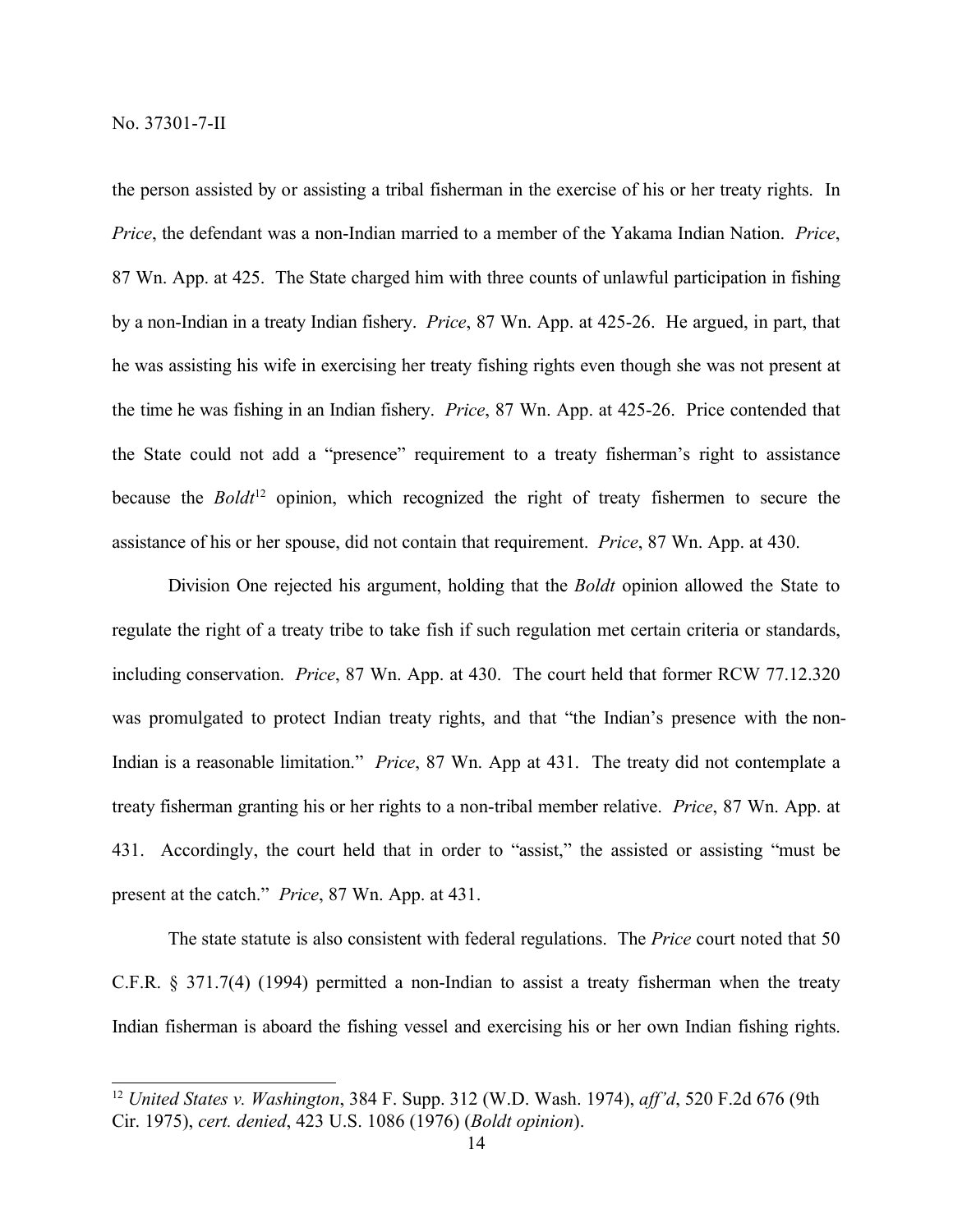*Price*, 87 Wn. App. at 431-32. Similarly, 50 C.F.R. § 300.95(d)(1) requires the presence of the treaty Indian on the fishing vessel.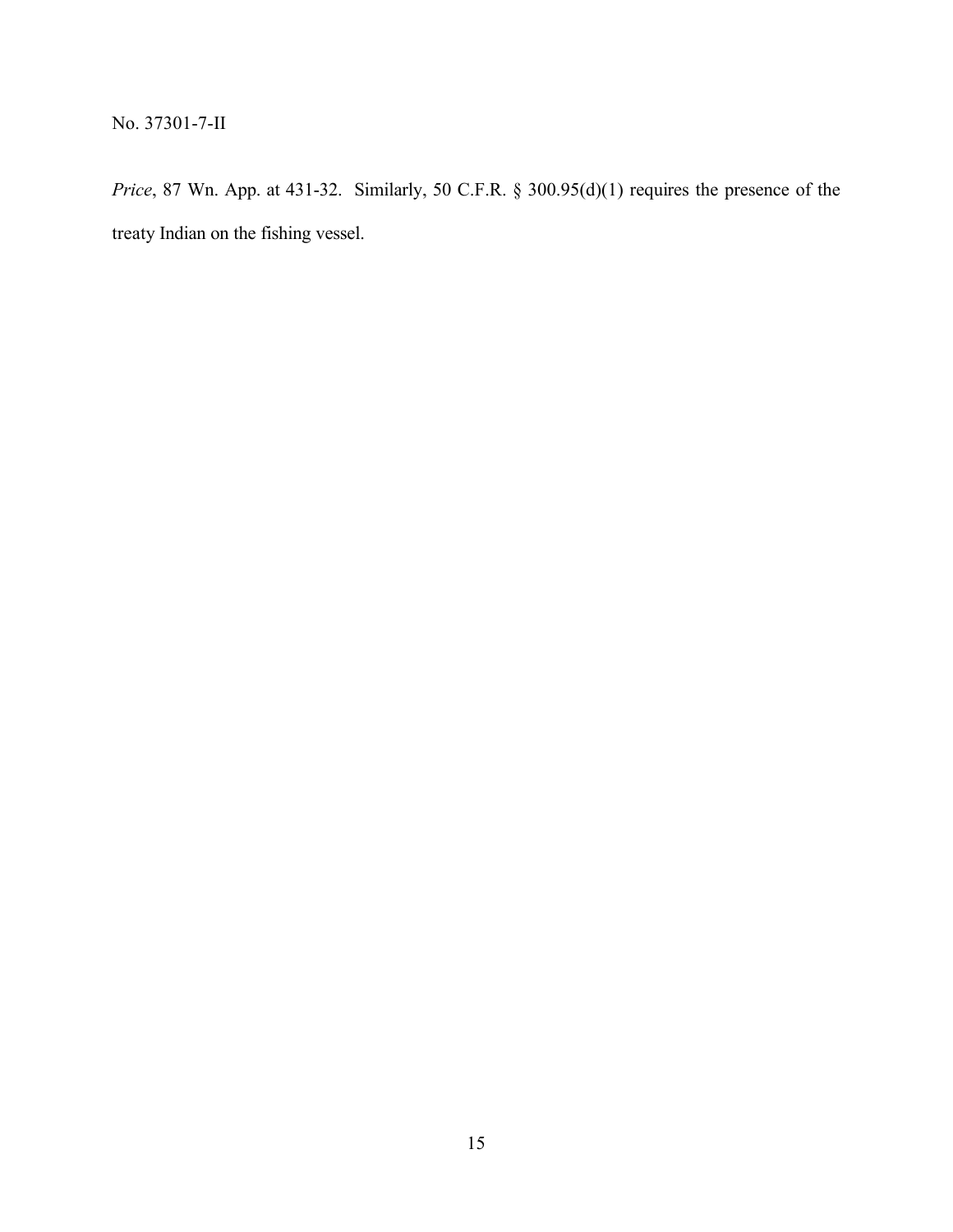Further, RCW 77.15.570 is consistent with the policies and interpretation of treaties in the *Boldt* decision. The *Boldt* decision attempted to set forth the rights of Indians under the treaties at the time of their making. *Price*, 87 Wn. App. at 430. The opinion sought to protect Indians' rights from non-Indians and other treaty tribes. *Price*, 87 Wn. App. at 430 n.12. By limiting the participation of non-Indians off reservation, RCW 77.15.570 assists Indians in protecting their fishing rights. Requiring the physical presence of an Indian with a non-Indian assistant does not unreasonably burden Indian fishing rights. *Price*, 87 Wn. App. at 431.

The majority notes that the NTC and Washington law contain conflicting language. It then relies upon the NTC to resolve the conflict. The majority also rejects *Price* because the Yakima Tribal Code differed from the NTC in that the Yakima Code did not permit non-members to assist members and it did not authorize tribal fishing where Price fished. The majority is correct in its reading of *Price*, but not in its import. The majority's determination turns the law on its head. The question to be asked here is, "Does the Nisqually Tribe have jurisdiction over a non-tribal member off the reservation?" It is without question that the NTC can control what a non-tribal member can do on the reservation in permitting fishing or assisting a tribal spouse. *Mescalero*, 462 U.S. at 343-44. But it is quite another proposition to say that the NTC can provide a defense or add an element to an offense in the state of Washington.

The NTC and interpretations of "assisting" may provide some guidance for our understanding as to how the tribe considers the matter and its fishing rights when its tribal members are off the reservation, but it has no applicability to non-tribal members. Washington has jurisdiction over non-tribal members in its waters. RCW 77.15.570 is an act passed to

16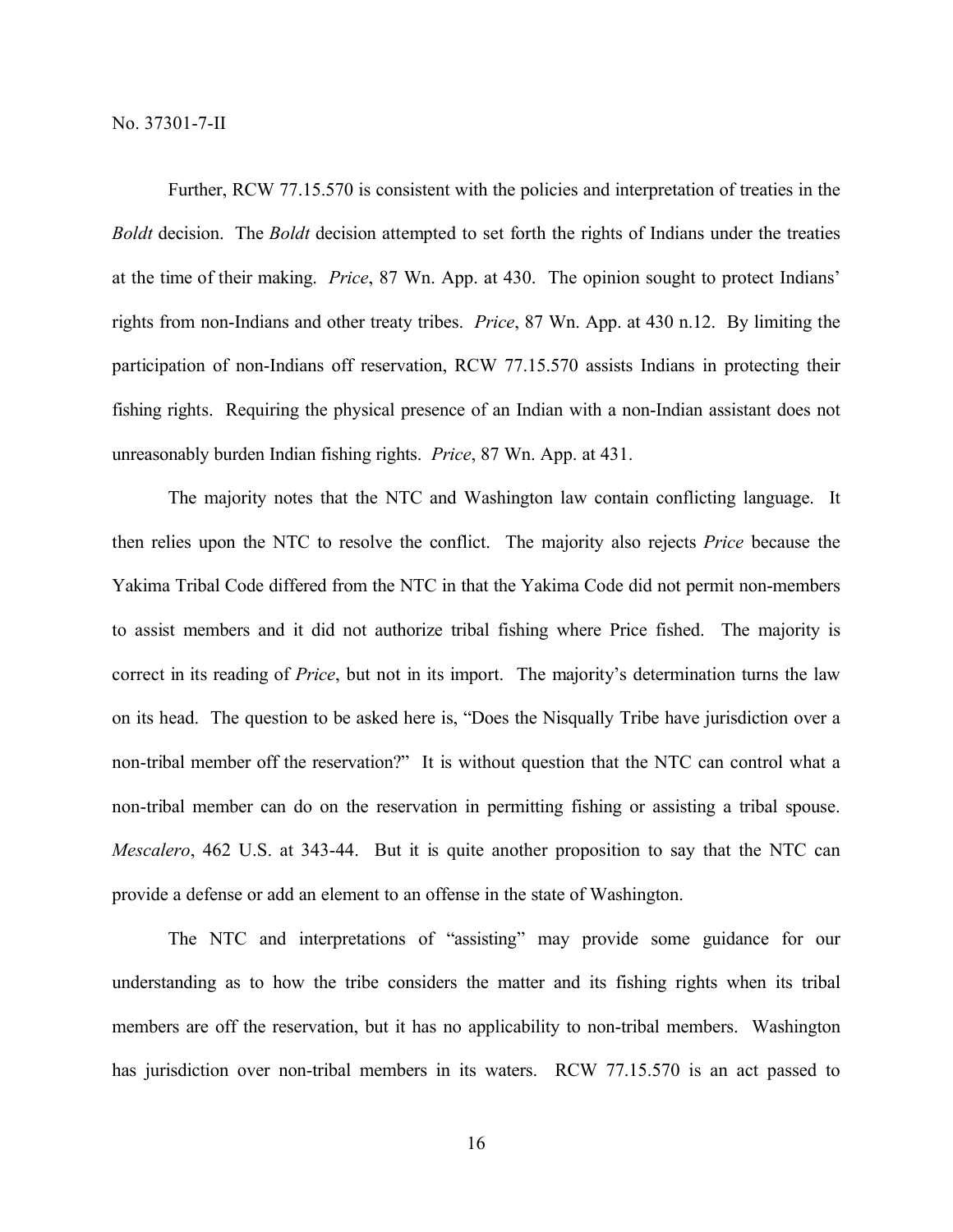preserve Indian fishing rights in non-reservation areas. It is what should control our consideration. We do not have to resolve any conflicts with the NTC because it is not competing with our state law. For instance, if the matter were to be tried to a jury, the instructions regarding the definition of "to assist" would not be taken from the NTC, but from the RCW and its interpretation. To do otherwise would be to acknowledge that the NTC had jurisdiction over nontribal members in the state of Washington. As an analogy, Canadian law could not add elements to a crime or provide a defense to a criminal act in Washington for the spouse of a Canadian citizen just because at one time what is now northern Washington was under the control of the British government.

The above rationale is precisely why *Price* is relevant and I would adopt its reasoning and interpretation of RCW 77.15.750. Of course, there are differences in the facts of the cases, but the positions of the tribes is not the deciding factor as to whether *Price* applies.

Also, in the last sentence on page 8, the majority's holding and its citations reveal the majority's misapprehension. When it posits that the State cannot require a non-member spouse to possess a commercial fishing license, it cites cases that only concern the rights of an Indian; those cases do not concern a non-member's duty when off reservation. *Boldt*, 384 F. Supp. at 357; *State v. Petit*, 88 Wn.2d 267, 268-69, 558 P.2d 796 (1977). Guidry was not assisting his spouse under RCW 77.15.570(3), he does not possess treaty fishing rights, he was not exercising his wife's treaty fishing rights, and he was commercial fishing without a license. I would affirm counts III-X.

Finally, even though I would affirm Guidry's convictions for counts III-X, I would reverse